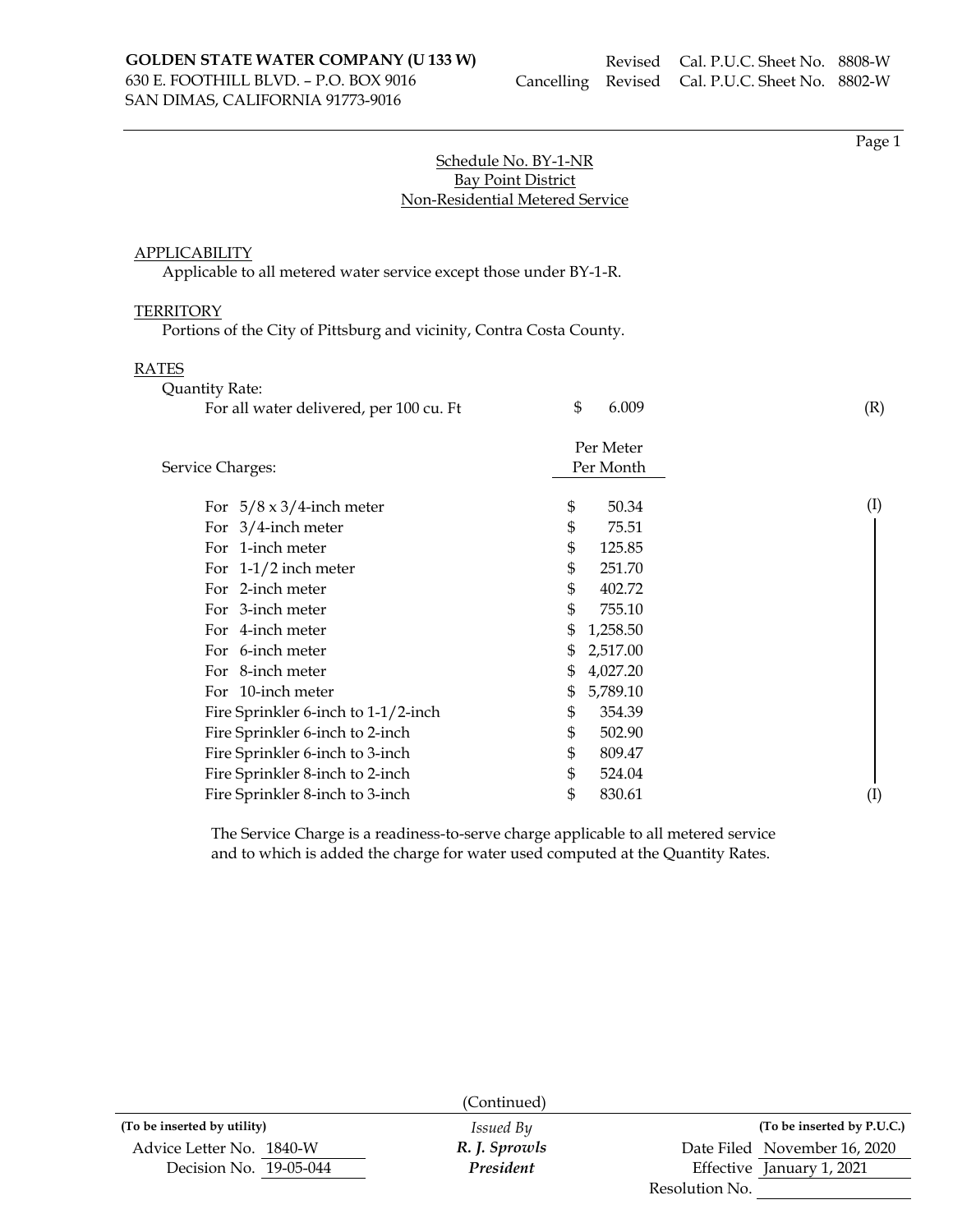Page 2

# Schedule No. BY-1-NR Bay Point District Non-Residential Metered Service

### **SPECIAL CONDITIONS**

- 1. All bills are subject to the reimbursement fee set forth on Schedule No. UF.
- 2. New Services: Contra Costa Water District (CCWD) imposes a Facilities Reserve Charge for new or enlarged Retail services in this district. An applicant for service must first pay this fee, if applicable, to CCWD before service will be rendered under this schedule.
- 3. Pursuant to Decision No. 19-05-044 and Advice Letter No. 1842-W, a surcharge of \$0.095 per Ccf will be applied to all metered customer bills excluding customers that are receiving the CAP credit. This surcharge will offset the CAP credits and CAP administrative program costs recorded in the CAP Balancing Account.
- 4. As authorized by Rule 9.1.e. for customers with more than one meter on a single service line, the customer's service charge rate is based on a factor multiplied by the service charge applicable to the nearest standard meter size of the combined meters as determined by the equivalent diameter methodology.
- 5. Non-residential Sprinkler rates can be added as needed utilizing the multiplication factors identified in Appendix F of D. 17-03-001, applied to the 5/8" meter charge.
- 6. As authorized by the California Public Utilities Commission, an amount of \$0.856 per Ccf is to be added to the quantity rate for a 36-month period from the effective date of Advice Letter 1771-W, which is June 8, 2019. This surcharge will amortize the cumulative balance recorded in Randall Bold Balancing Account (RBBA) as of May 2017.

(D)

7. Beginning July 1, 2020, as required by Section 792.5 of the Public Utilities Code, an increase in purchased power of \$0.01580/kWh and an increase in purchased water of \$0.18900/Ccf, relative to the Purchased Power and Purchased Water cost adopted by Decision No. 19-05- 044, and an associated revenue increase of 2.24%, are being tracked in a reserve account.

**(To be inserted by utility)** *Issued By* **(To be inserted by P.U.C.)** Advice Letter No. 1875-W *R. J. Sprowls* Date Filed March 24, 2022

Decision No. *President* Effective May 1, 2022 Resolution No.